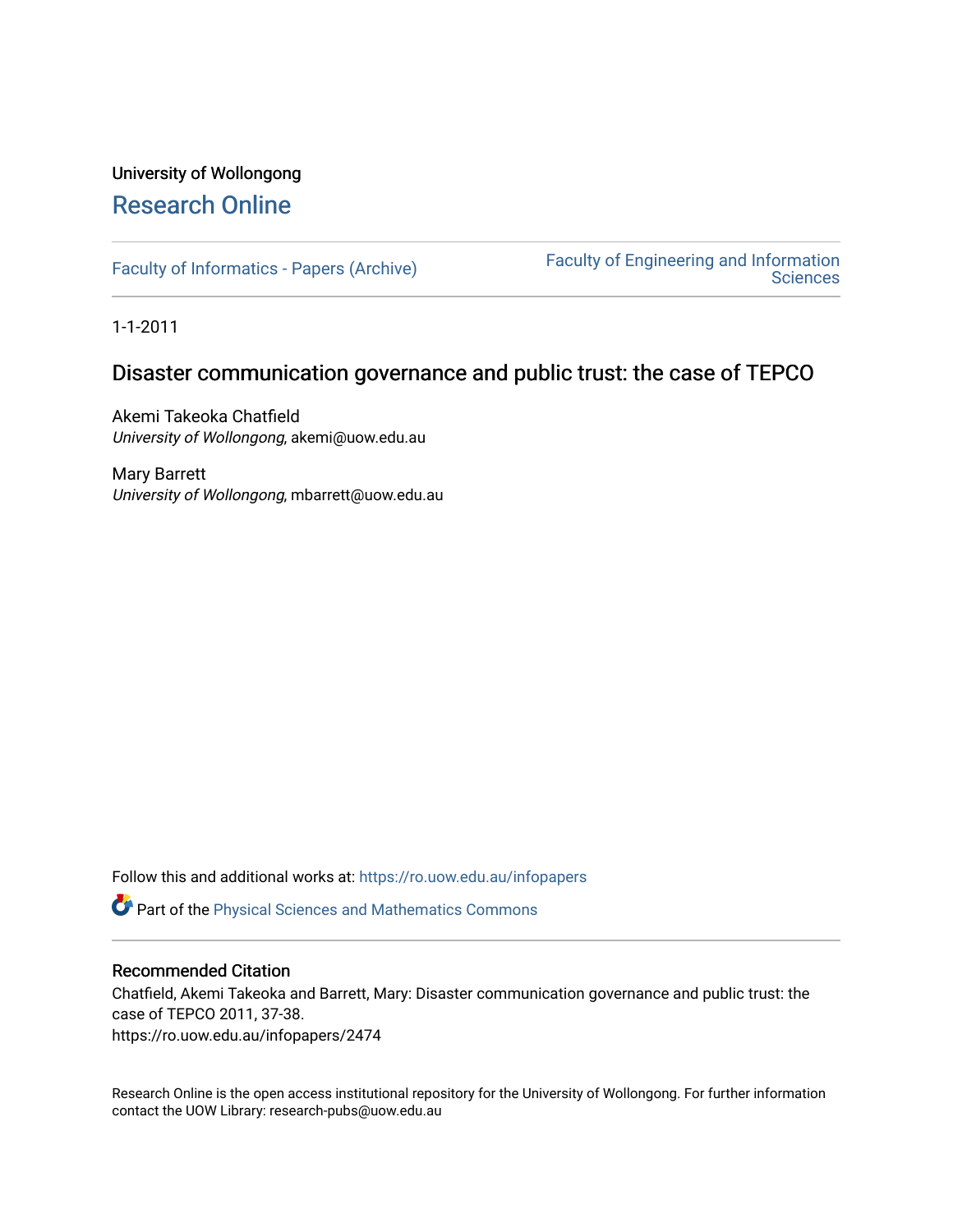## Disaster communication governance and public trust: the case of TEPCO

#### Abstract

The International Risk Governance Council (IRGC) Risk Governance Framework identifies five interdependent phases, of which the final phase, Communication, is of the utmost importance because effective communication is the key to creating public trust in disaster risk management. Extant government reports on the 2005 Hurricane Katrina and the 2009 Victoria bushfires in Australia (2009 Victorian Bushfires Royal Commission 2010) provide evidence that disaster communication governance deficits contribute to the slow disaster response and recovery operations and the erosion of public trust in government disaster management.

#### Keywords

tepco, disaster, case, trust, public, governance, communication

#### **Disciplines**

Physical Sciences and Mathematics

#### Publication Details

Chatfield, A. Takeoka. & Barrett, M. (2011). Disaster communication governance and public trust: the case of TEPCO. Abstracts of the 2nd International Conference on Integrated Disaster Risk Management: Reframing Disasters and Reflecting on Risk Governance Deficits (pp. 37-38). IDRiM.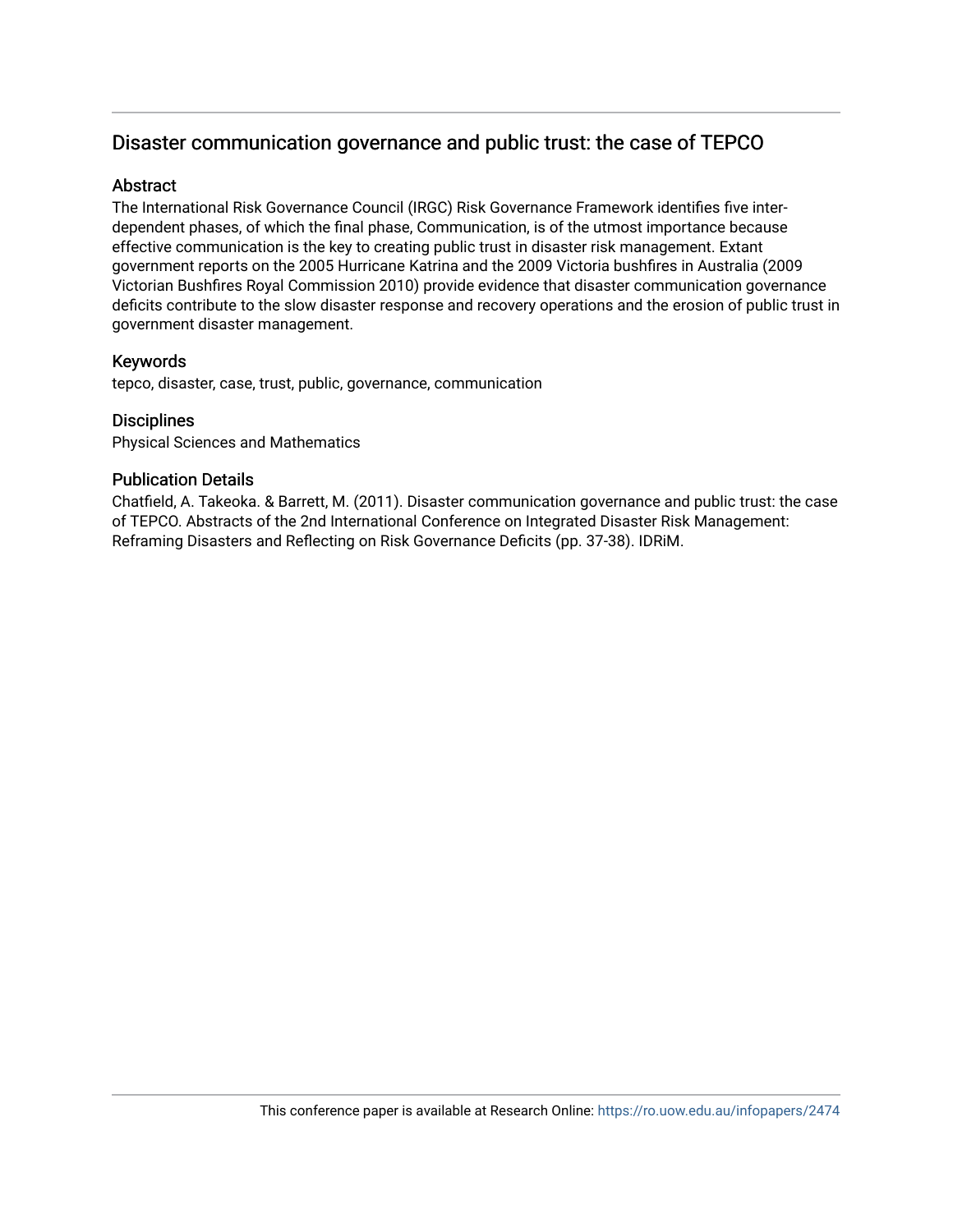insufficiently defined governance model for interorganizational collaboration under EE conditions, and (b) soft variables such as incompatible organizational cultures and practices. The governance model for EE response and recovery management needs to be negotiated and determined prior to the EE, otherwise frictions in the response efforts are inevitable. Also, while the technologies and organizational procedures might be technically sound, soft factors related to different or diverging organizational cultures and informal practices may interfere and make collaboration problematic and reduced in effectiveness.

**Information and Information Needs**. In EE management, information is the most valuable resource to responders, particularly, when geo-coded, current/updated, filtered/focused to task, and responder/purpose specific. While information asymmetries among EE responders are inescapable, the distribution of information should be open and forthcoming. Computermediated communication and social networking services have emerged as self-organizing complements to traditional channels for sharing and disseminating information. While high accuracy and quality of information are keys to trust in the shared information among responders, the principle of "satisfacing" in terms of timeliness relative completeness in EE response management has been emphasized.

**Interoperability and ICTs**. Institutional (enterprise-type) architectures, which integrate and help interoperate diverse ICTs, allow for virtual command and control centers across collaborating agencies and the use of shared knowledge bases in an EE. Due to built-in robustness and redundancy such ICTs can also maintain two-way communication even when major communication infrastructures are incapacitated. Geographical Information Systems are the backbone of such systems. In recent EE, computer-mediated communication via social networking systems have begun to play a major as self-organizing mechanism for informing the general public but also as a feedback mechanism conveying important EE-related information to responders in a timely fashion.

As case in point, the panel presentation assesses the readiness of field operations in a local government in terms of the capacity of switching from daily routine operations to EE response management along the lines of the four major areas of interest.

**\* \* \* \* \***

#### A CASE STUDY RESEARCH ON TROUBLE AND FAILURE OF INFORMATION SYSTEM IN AN EMERGENCY PERIOD OF **DISASTERS**

Michinori Hatayama and Megumi Ando Disaster Prevention Research Institute, Kyoto University, Japan

After Great Hanshin-Awaji Earthquake various emergency management systems based on ICT were developed and installed to local government. However information issues in an emergency period of disasters were not fixed up completely and in addition some new problems have arisen from new technology.

Our goal is to develop reliable information system which can use immediately after disaster and in this paper we consider factors of troubles and failures of information system under disaster to clarify the vulnerabilities. In this presentation we report troubles and failures cases in the Great East Japan Earthquake and past disaster in Japan and try to classify into categories.

**\* \* \* \* \***

#### DISASTER COMMUNICATION GOVERNANCE AND PUBLIC TRUST: THE CASE OF TEPCO

#### Akemi Takeoka Chatfield, Ph.D.<sup>1</sup> & Mary Barrett, Ph.D.<sup>2</sup>

1. University of Wollongong, Faculty of Informatics, School of Information Systems & Technology; akemi@uow.edu.au

2. University of Wollongong, Faculty of Commerce, School of Management & Marketing

The International Risk Governance Council (IRGC) Risk Governance Framework identifies five inter-dependent phases, of which the final phase, **Communication**, is "of the utmost importance" because effective communication is the key to creating public trust in disaster risk management (IRGC, 2005, p. 14). Extant government reports on the 2005 Hurricane Katrina (GAO 2006; GAO 2007; GAO 2010) and the 2009 Victoria bushfires in Australia (2009 Victorian Bushfires Royal Commission 2010) provide evidence that disaster communication governance deficits contribute to the slow disaster response and recovery operations and the erosion of public trust in government disaster management. A better understanding of the relationship between disaster communication governance during crisis times